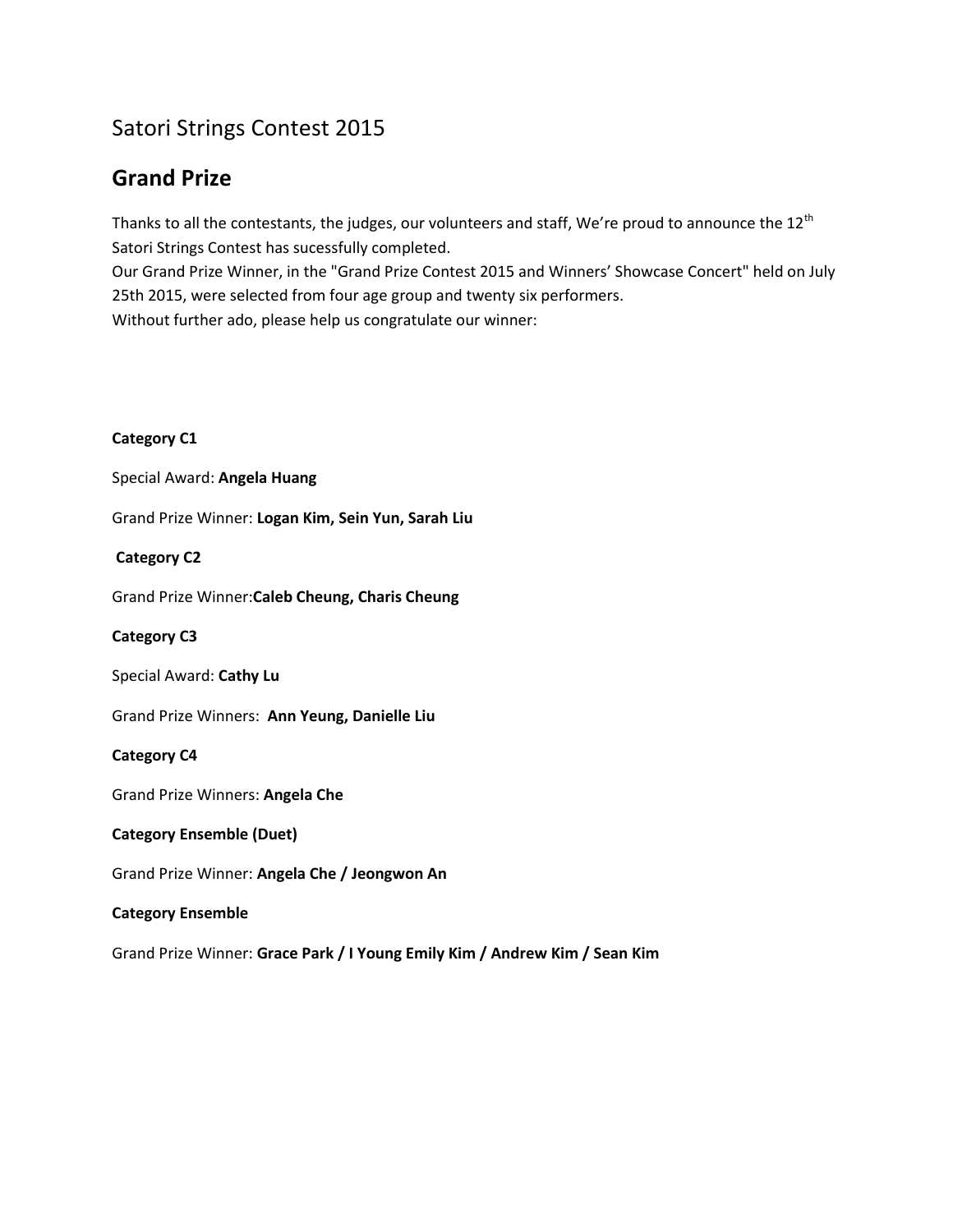# **Satori Strings Contest 2015 Prodigy Categories**

| <b>1st Place Winner</b> |                         |
|-------------------------|-------------------------|
| Category                | <b>Winner's Name</b>    |
| VA/PC15                 | <b>Christopher Yang</b> |
| VC/P19                  | Hester Liu              |
| <b>VN/P12</b>           | Sarah Liu               |
| VN/P15                  | Danielle Liu            |
| VN/P19                  | Jeongwon An             |
| VN/P9                   | Logan Kim               |
| VN/PB3                  | Jeffrey Wu              |
| VN/PC15                 | Jeffrey Wu              |
| VN/PC19                 | Angela Che              |
|                         | <b>2st Place Winner</b> |
| VA/PC15                 | Rinnah Kim              |
| VN/P15                  | Katie Chen              |
| VN/PC19                 | Jeongwon An             |
|                         | <b>3st Place Winner</b> |
| VN/P15                  | Jeffrey Wu              |
| VN/PC19                 | Jeff Chow               |
| VN/PC19                 | Jacqueline Ching        |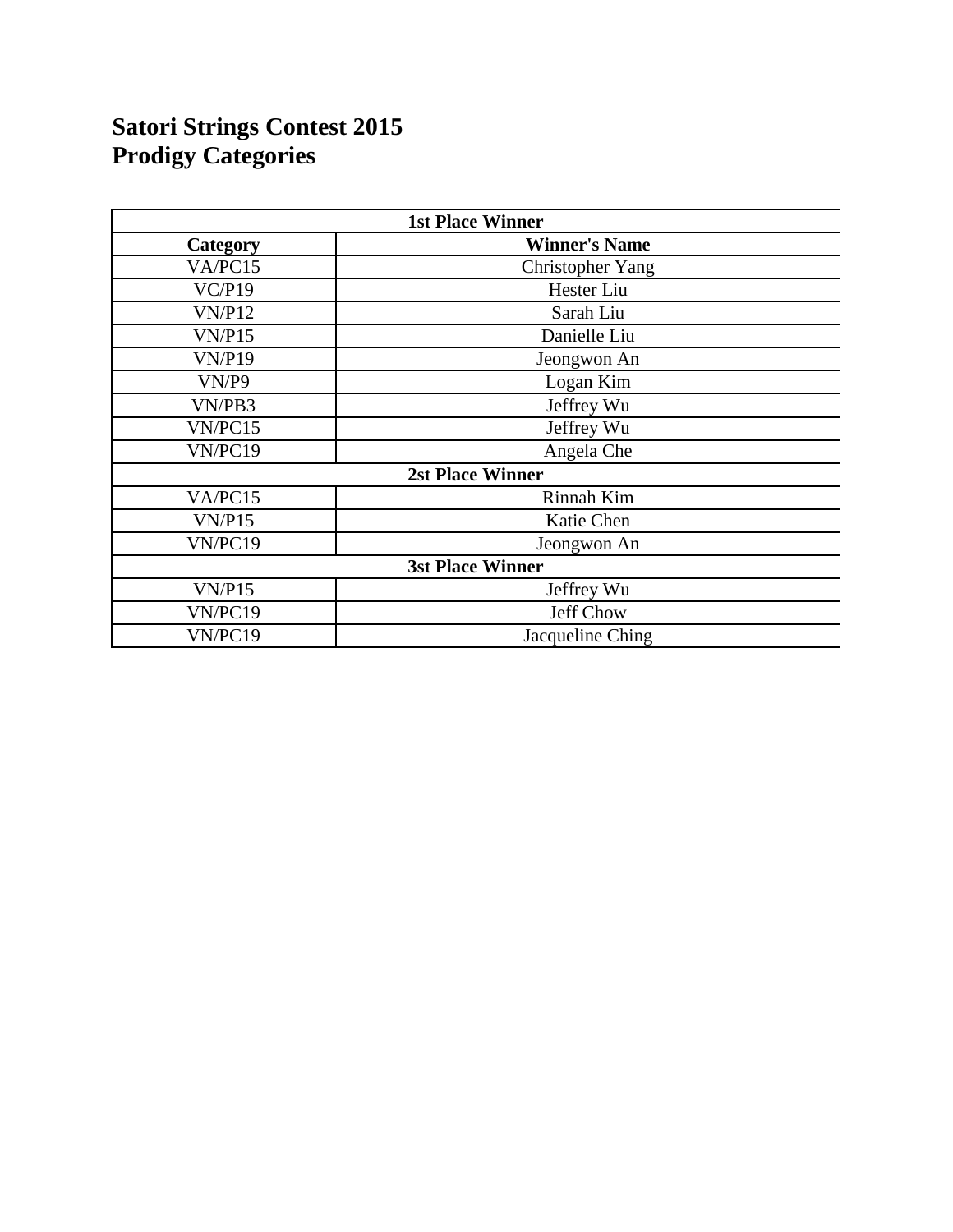# **Satori Strings Contest 2015 Open Category**

| <b>1st Place Winner</b> |                                                        |
|-------------------------|--------------------------------------------------------|
| Category                | <b>Winner's Name</b>                                   |
| PT/O16                  | Flora Park / Haeun Lee / Albert Lee                    |
| SD/O13                  | Caleb Cheung / Charis Cheung                           |
| SD/O16                  | Jeffrey Wu / Camille Lin                               |
| SQ/O19                  | Grace Park / I Young Emily Kim / Andrew Kim / Sean Kim |
| VA/B15                  | Edwina Xiong                                           |
| VA/B19                  | Andy Lee                                               |
| <b>VA/O12</b>           | <b>Brandon Chong</b>                                   |
| VA/O15                  | <b>Eugene Rhee</b>                                     |
| <b>VA/O19</b>           | Priscilla Tsai                                         |
| VA/OC15                 | Edwina Xiong                                           |
| VC/B12                  | Peter Choi                                             |
| VC/B15                  | Ann Yeung                                              |
| $\overline{VC/B19}$     | YeunHo Choi                                            |
| VC/JB12                 | <b>Edmund Sumpena</b>                                  |
| VC/O12                  | Peter Choi                                             |
| VC/012                  | <b>Edmund Sumpena</b>                                  |
| VC/O13                  | Edward Chang                                           |
| VC/O14                  | Alex Hwang                                             |
| VC/O15                  | Ann Yeung                                              |
| VC/O16                  | <b>Yubin Park</b>                                      |
| VC/O19                  | <b>Shane Kang</b>                                      |
| <b>VN/A12</b>           | <b>Minsuh Park</b>                                     |
| VN/A15                  | Silvia Huang                                           |
| <b>VN/A16</b>           | Jannell Lo                                             |
| <b>VN/A19</b>           | Andy Lee                                               |
| VN/B11                  | Mana Tatsuki                                           |
| VN/B15                  | Rebekah Kim                                            |
| VN/B17                  | <b>Jason Kang</b>                                      |
| VN/B9                   | Rey Kao                                                |
| <b>VN/O10</b>           | Kyle Yang                                              |
| <b>VN/O11</b>           | Sein Yun                                               |
| <b>VN/O12</b>           | Angela Huang                                           |
| <b>VN/O12</b>           | <b>Emily Yang</b>                                      |
| <b>VN/O13</b>           | Cathy Lu                                               |
| <b>VN/O14</b>           | Joseph Koo                                             |
| VN/O14a                 | <b>Albert Yeung</b>                                    |
| VN/O15                  | Hansub Kim                                             |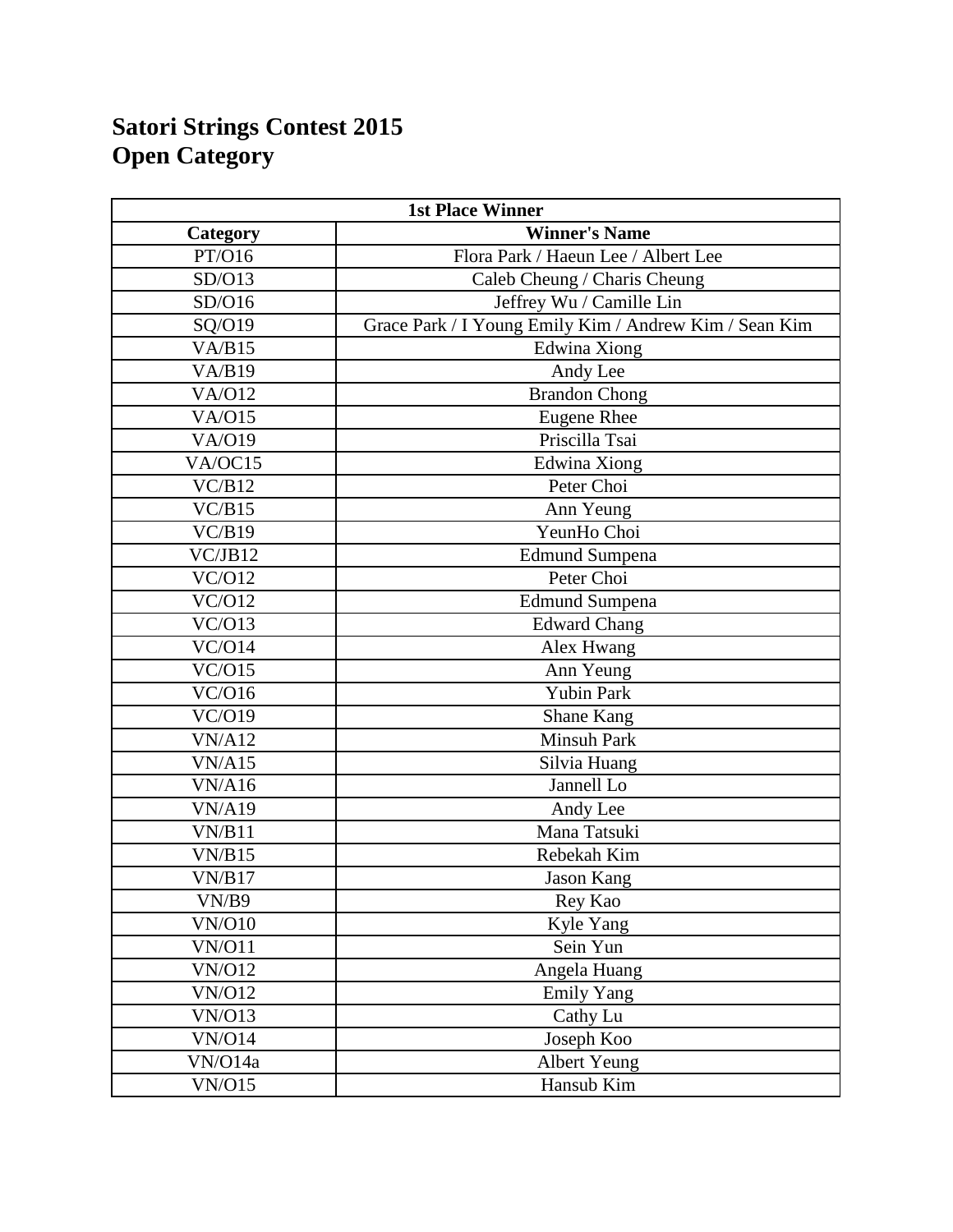| <b>VN/O16</b>          | Celina Nishioka                           |
|------------------------|-------------------------------------------|
| <b>VN/O17</b>          | <b>Brandon Kim</b>                        |
| <b>VN/O9</b>           | Rey Kao                                   |
| VN/OD16                | Angela Che / Jeongwon An                  |
| VN/OD19                | Seungyeon Chelsea Han / I Young Emily Kim |
| VN/QB13                | Yoshifumi Miki                            |
|                        | <b>2st Place Winner</b>                   |
| PT/O16                 | Jolle Ren / Kyung jin Kim / Chan gi Kim   |
| SD/O16                 | Elaine Young / Veronica Cheng             |
| <b>VA/E19</b>          | Daniel Shtern                             |
| V A/O15                | Camille Lin                               |
| <b>VA/O15</b>          | Caleb Cheung                              |
| VC/B12                 | <b>Edmund</b> Lee                         |
| VC/B15                 | Daniel Roh                                |
| VC/E14                 | Alex Hwang                                |
| VC/J9                  | Vincent Sanchez                           |
| $\sqrt{\frac{C}{O12}}$ | <b>Tiffany Chang</b>                      |
| VC/O15                 | Claire Kim                                |
| VC/O19                 | Daniel Oh                                 |
| VC/OD15                | Jason Tong / Edward Chang                 |
| VC/P15                 | Alex Hwang                                |
| VC/PB2                 | Alex Hwang                                |
| VN/A12                 | Caitlin Ong                               |
| VN/B15                 | Sophia Jin                                |
| VN/B17                 | Andrew Kim                                |
| <b>VN/O11</b>          | Sarah Liu                                 |
| <b>VN/O12</b>          | <b>Emily Jin</b>                          |
| VN/O13                 | John Park                                 |
| <b>VN/O14</b>          | Sean Kim                                  |
| VN/O14a                | Francesca Yao                             |
| VN/O15                 | Mariel Jackson                            |
| <b>VN/O16</b>          | Sophia Lee                                |
| <b>VN/O17</b>          | Lily Wu                                   |
| <b>VN/O9</b>           | Alvin Wang                                |
| VN/QD16                | Silvia Huang / Jannell Lo                 |
|                        | <b>3st Place Winner</b>                   |
| SD/O16                 | Grace Park / Rebekah Kim                  |
| VC/O19                 | YeunHo Choi                               |
| VC/O9                  | <b>Vincent Sanchez</b>                    |
| <b>VN/O11</b>          | Charis Cheung                             |
| <b>VN/O13</b>          | Allison JeeMin Kim                        |
| <b>VN/O14</b>          | Isaac Sehyun Yoo                          |
| <b>VN/O16</b>          | Christina Lee                             |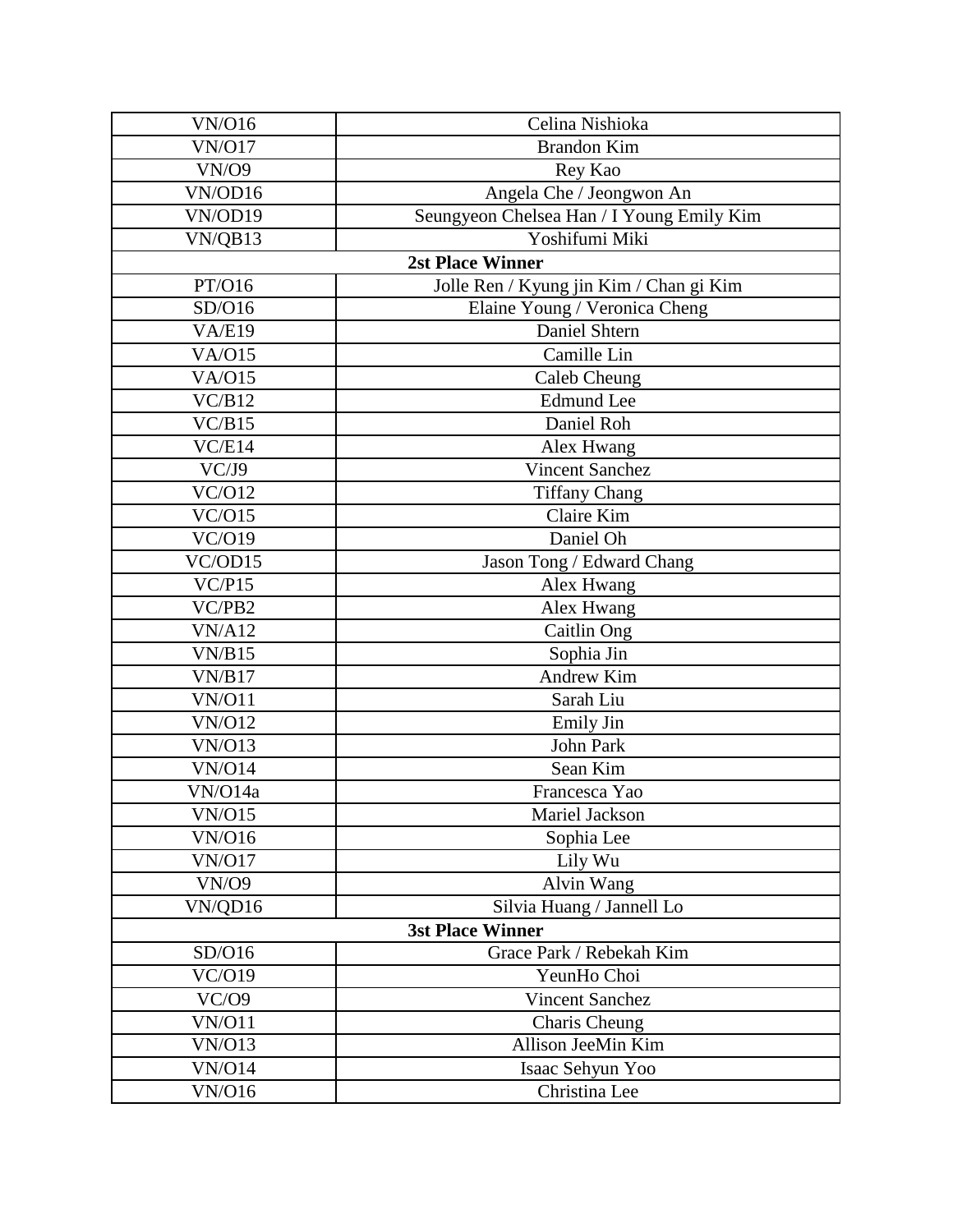| ----                     | -     |
|--------------------------|-------|
| $\overline{\phantom{a}}$ | . .   |
| ◥                        | .amı  |
| `                        | -IIO. |
|                          |       |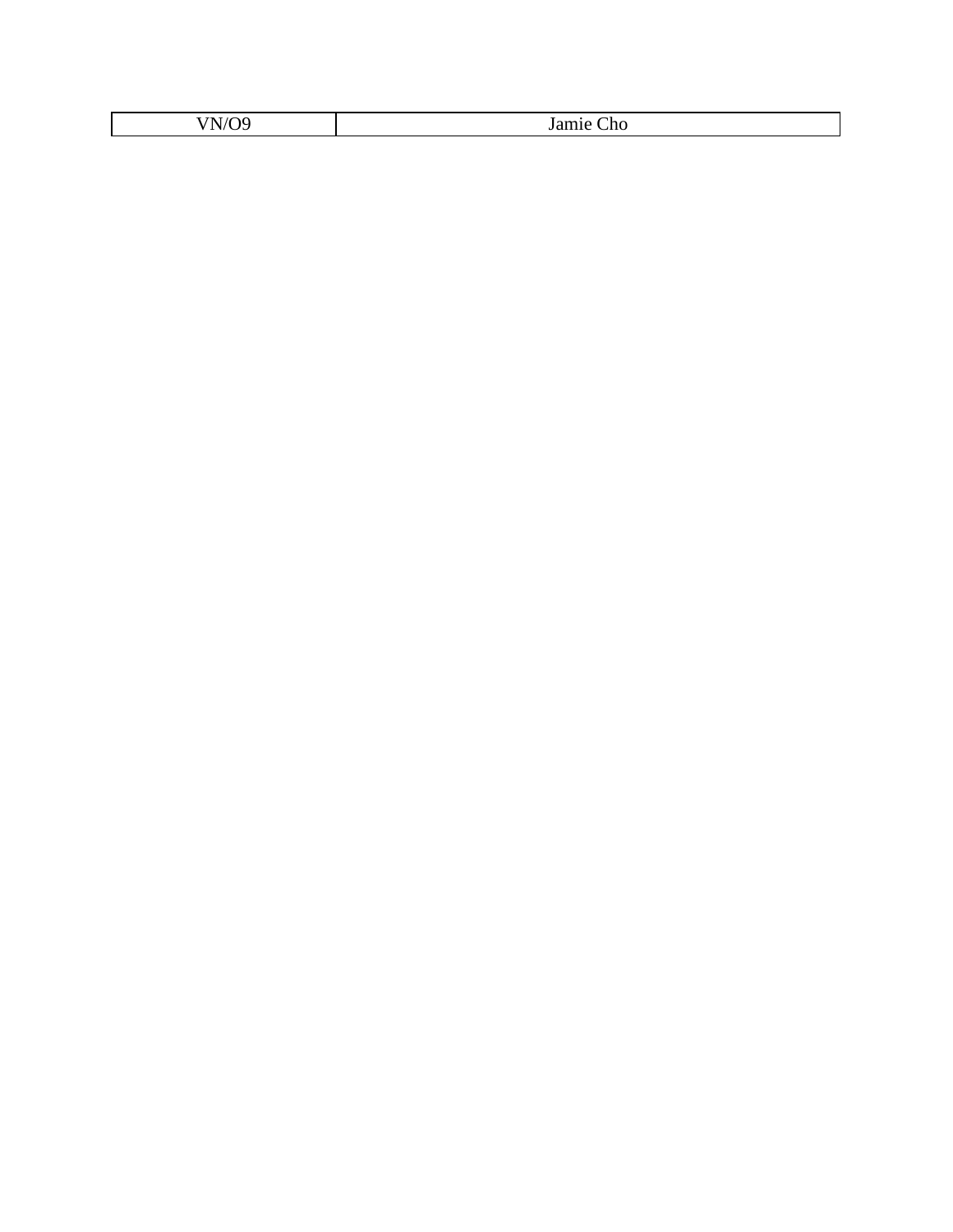# **Satori Strings Contest 2015 All Qualified Category**

| <b>1st Place Winner</b> |                                       |
|-------------------------|---------------------------------------|
| Category                | <b>Winner's Name</b>                  |
| PT/Q16                  | Sophia Lee / Dominic Joo / Claire Kim |
| VA/E15                  | Catherine Li                          |
| VA/J15                  | Haeri Kim                             |
| VA/JB15                 | Justin Chen                           |
| VA/Q15                  | Karen Li                              |
| VC/E15                  | Gunn Lee                              |
| VC/E7                   | <b>Ian Park</b>                       |
| VC/J12                  | <b>Josh Park</b>                      |
| VC/J15                  | Soomin Kwon                           |
| VC/J9                   | Lauren Ko                             |
| VC/J9                   | Roy J Baek                            |
| VC/JB12                 | <b>Josh Park</b>                      |
| VC/Q12                  | Hannah Kim                            |
| VC/Q15                  | Sarah Kang                            |
| VC/Q19                  | Alexander Kum                         |
| VC/QB13                 | Judith No                             |
| VN/E10                  | Henry Tan                             |
| VN/E11                  | Jamila Li                             |
| VN/E14                  | <b>Edward Bang</b>                    |
| VN/E7                   | Claire Lee                            |
| VN/E7a                  | Eyla Najafi                           |
| VN/EB7                  | Halyn Kim                             |
| VN/J10                  | Phoebe Wang                           |
| VN/J11                  | Mark Machdermott                      |
| VN/J12                  | <b>Edwin Shum</b>                     |
| VN/J13                  | <b>Tiffany Hong</b>                   |
| VN/J7                   | Emily Gai                             |
| VN/J8                   | Ivan Lu                               |
| VN/J9                   | Hugo Rosenblatt                       |
| <b>VN/Q10</b>           | <b>Enca Delos Santos</b>              |
| <b>VN/Q10</b>           | Annali Maria Wirtz                    |
| VN/Q11                  | Owen Lin                              |
| VN/Q13                  | Hoyoun Jeon                           |
| VN/Q15                  | Yoon Jae Joanne Shin                  |
| <b>VN/Q16</b>           | Kevin Jiha Kim                        |
| <b>VN/Q19</b>           | <b>Edward Lau</b>                     |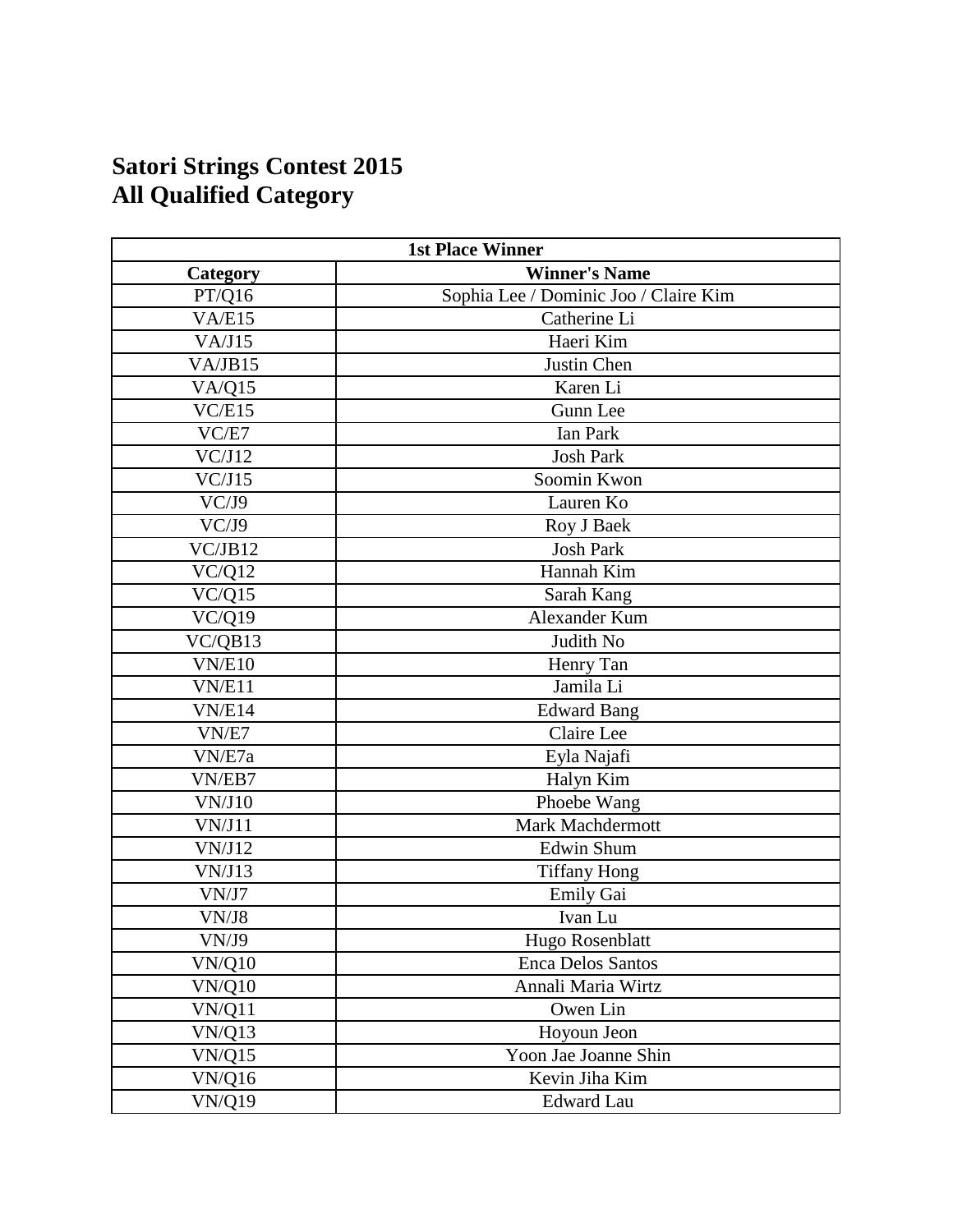| VN/Q8              | Madeline Son                                         |
|--------------------|------------------------------------------------------|
| $\overline{V}N/Q9$ | Miyako Kato                                          |
| VN/QB8             | Madeline Son                                         |
| VN/QB9             | Angela Hernandez                                     |
| VN/QC10            | Annali Maria Wirtz                                   |
| VN/QC9             | Angela Hernandez                                     |
|                    | <b>2st Place Winner</b>                              |
| SD/Q13             | Annali Maria Wirtz/Arianna Maria Wirtz               |
| SQ/Q13             | Evelyn Lo / Hannah Hung / Jasper Chen / Phillip Chan |
| VA/J15             | Justin Chen                                          |
| VA/Q15             | Alyssa Eamranond                                     |
| VC/Q15             | Isaiah Jeong                                         |
| VC/Q15             | Sungmin Lee                                          |
| <b>VN/E10</b>      | Annie Min                                            |
| VN/E11             | Tommy An                                             |
| VN/E7              | Chloe Liu                                            |
| VN/E7a             | Eric Gu                                              |
| VN/J10             | Tiffany Cai                                          |
| VN/J11             | Julia Goodrich                                       |
| VN/J13             | Nicole Hyunjee Kim                                   |
| VN/J15             | Yeonjeong Chu                                        |
| VN/J17             | Yeonji Chu                                           |
| VN/J7              | <b>Chloe Filbeck</b>                                 |
| VN/J8              | <b>Isabelle Chang</b>                                |
| VN/J9              | Jeffrey Liu                                          |
| VN/JB15            | Andrew Li                                            |
| VN/JB7             | Madeleine Squire                                     |
| <b>VN/Q10</b>      | An Pham                                              |
| VN/Q11             | Vivian Ko                                            |
| VN/Q16             | Kirsten Lau                                          |
| VN/Q9              | Angela Hernandez                                     |
| VN/QB17            | Kirsten Lau                                          |
| VN/QB19            | <b>Edward Lau</b>                                    |
| VN/QB9             | Nathaniel Hernandez                                  |
| VN/QC16            | <b>Joy Huang</b>                                     |
| VN/QC9             | Nathaniel Hernandez                                  |
| VN/QD13            | Leander Lu / Edwin Shum                              |
| VN/QD16            | Kirsten Lau / Erica Delos Dantos                     |
| VN/QD9             | Angela Hernandez / Madeline Son                      |
|                    | <b>3st Place Winner</b>                              |
| VC/Q15             | Seoyeon Han                                          |
| VN/E11             | Irene Tu                                             |
| VN/E7              | Oberon Chu                                           |